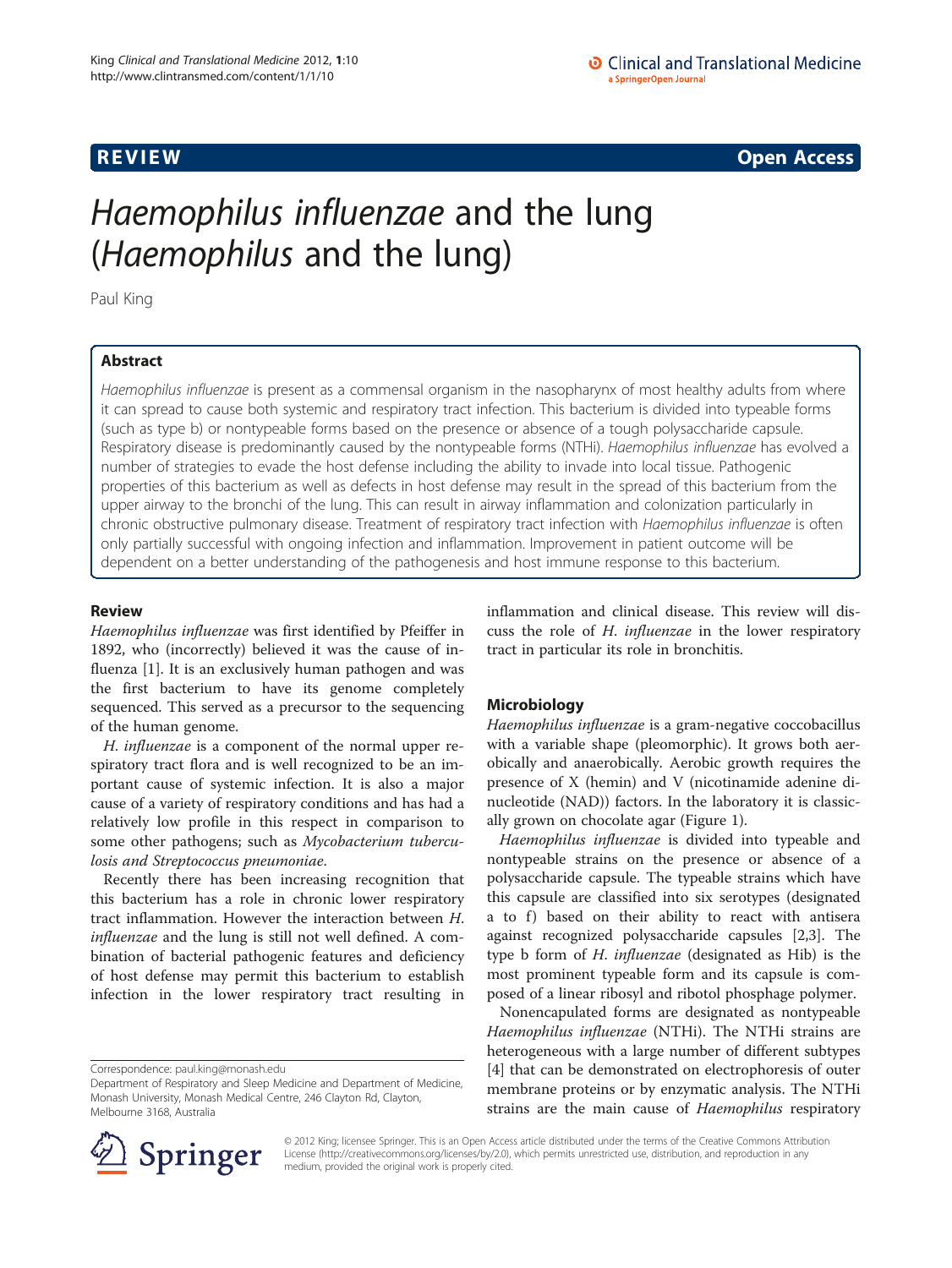<span id="page-1-0"></span>

infections. NTHi is classified into biotypes using indole, urease and ornithine decarboxylase.

# Epidemiology

Colonization of the upper respiratory tract with H. influenzae begins in infancy. Approximately 20 % of infants are colonized in the first year of life and this rises progressively over time [\[5](#page-7-0)]. By the age of 5–6 years more than 50 % of children will be colonized with this bacterium and most healthy adults (at least 75 %) will be [\[1](#page-6-0)]. This is a dynamic process with turnover of different strains. Children will have a strain for weeks to months, which will then be cleared and the acquisition of a new strain occurs [[6\]](#page-7-0). Children will typically carry multiple strains simultaneously whilst adults will be colonized with only one strain [[7\]](#page-7-0).

This bacterium is spread by airborne droplets and contact with secretions [[8\]](#page-7-0). Children in day centers have a particularly high incidence of infection and colonization with *H. influenzae*. The acquisition of new strains may be associated with acute exacerbations of airways disease [[9\]](#page-7-0). The number of times a child is colonized with different isolates of NTHi is correlated with middle ear infection. The density of colonization is also a risk factor for the development of middle ear infection; this has been associated with lower levels of other commensal bacteria such as Streptococcus viridans [\[10\]](#page-7-0).

The recent widespread use of the H. influenzae type B vaccine has caused a marked reduction in the prevalence of clinical disease arising from type b H. influenzae infection (from very common to rare). This has been associated with a proportionate decrease in the rate of nasopharyngeal colonization.

Most healthy adults will have upper airway colonization with H. influenzae. This process is dynamic and the predominant strains are nontypeable. The nasopharynx serves as a potential reservoir of infection from which this bacterium may spread to the lower respiratory tract.

#### Pathogenesis

Haemophilus influenzae strains are divided into those with a capsule (e.g. the type b form) or the nonencapsulated strains (NTHi). The encapsulated strains primarily have a role in systemic infection in conditions such as meningitis. A principal defense against systemic H. influenzae infection is antibody-mediated complement killing. Normal serum is bactericidal for most strains of NTHi, but naturally-occurring bactericidal activity for encapsulated bacteria is much less common, particularly in children. In contrast NTHi strains rarely cause disease outside the respiratory tract and can be considered to be primary mucosal pathogens. The vast majority of respiratory disease arises from the NTHi strains. Important pathogenic mechanisms by which H. influenzae establishes respiratory tract infection will now be discussed in more detail.

#### Mucociliary interactions

The mucociliary apparatus is a first-line structural defense against bacterial infection and H. influenzae strains have a variety of mechanisms which can influence its function. Outer membrane proteins such as P2 and P5 facilitate binding of the bacteria to mucus [\[11,12](#page-7-0)]. Lipooligosaccharide (a lipopolysaccharide that lacks the O-side chains and is abbreviated as LOS) is present in the cell wall of NTHi strains and has a significant effect on cilial function; Denny described that LOS produced inhibition of ciliary function and loss/death of ciliary mucosal cells [[13](#page-7-0)]. Similar effects on ciliary function have been described from protein D which is a lipoprotein expressed on the surface of H. influenza [\[14](#page-7-0)].

#### Attachment to respiratory mucosa

A key step in pathogenesis is the ability to adhere to the respiratory mucosa. NTHi appears to have a preference for nonciliated cells or damaged mucosa. There are several specific mechanisms which NTHi strains use to adhere to mucosa.

# Adhesins

The adhesins are a common and important factor to facilitate epithelial attachment. These are present on a large proportion of NTHi strains and share some homology with adhesins expressed by Bordatella pertussis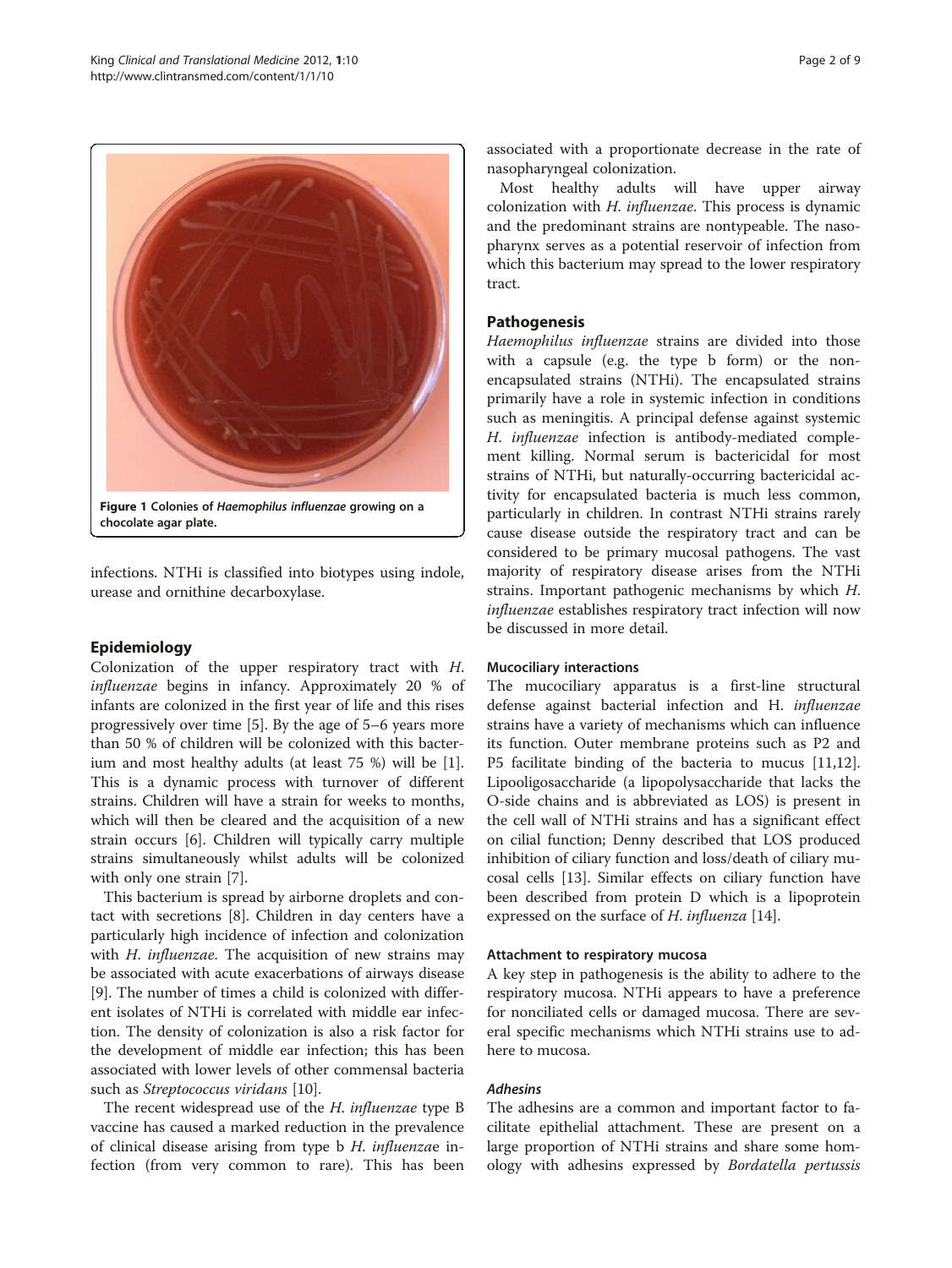[[15\]](#page-7-0). They are also a major target for serum antibodies to NTHi infection [[16\]](#page-7-0). A number of investigators have demonstrated the importance of adhesins and there are 2 main subtypes HMW1 and HMW2 [\[17\]](#page-7-0).

### Pili

NTHi express pili which are rod-like projections on the surface which cause agglutination of red blood cells and attachment to respiratory tract epithelial cells [\[18](#page-7-0)]. There are 5 different types and these pili are present only on a small subset of strains of NTHi [\[19-21](#page-7-0)].

# Other factors

Approximately 25 % of NTHi strains lack adhesins/pili but are still able to attach efficiently to respiratory epthilium. Two other factors that are important are the Hia and Hap proteins [\[22](#page-7-0)].

### Evasion of mucosal immunity

After attachment to the mucosal surface, strains of NTHi have a variety of different mechanisms which enhance persistence at the epithelial surface.

### Proteases

Immunoglobulin (Ig) A is the main antibody subclass that prevents epithelial infection. IgA binds to bacteria and prevents mucosal attachment, inactivates toxins and facilitates cytotoxicity. The predominant IgA subclass is IgA1. NTHi secretes endopeptidases (Types 1 and 2), which cleave and neutralize IgA1 [[23,24](#page-7-0)]. Nearly all NTHi strains express one of these IgA proteases which are highly effective in inhibiting IgA.

# Microcolony formation

St Geme et al have demonstrated the ability of NTHi to form microcolonies on mucosal surfaces [\[8\]](#page-7-0). This property is likely to inhibit the function of secreted bacteriostatic products such as lactoferrrin and lysozymes and also potentially antibody function.

#### Phase variation/antigenic drift

Viruses such as influenza have well-documented abilities to frequently change cell structures and this is a key feature in their pathogenesis. H. *influenzae* is also able to lose or gain cell structures; a property called phase variation. Structures in which this occurs include LOS, adhesins and pili. This ability has significant implications for the function of antibodies and C-reactive protein [[25](#page-7-0)].

In addition to phase variation, some strains of  $H$ . influenzae undergo antigenic drift which involves permanent change in amino acid sequences in some important immune structures/epitopes. This is best described in the context of the outer membrane protein P2 (which is strongly immunogenic) [\[26](#page-7-0)]. Other examples of antigenic drift involve P5 outer membrane protein and IgA1 proteases.

#### Intracellular survival/invasion of local tissue

A potentially very important pathogenic feature of Haemophilus influenzae is its ability to invade local tissue and survive intracellularly in the respiratory tract. This has been described in the context of nontypeable strains. The main cells targeted by NTHi appear to be macrophages and epithelial cells. There have been a number of studies which have demonstrated the in-vitro ability of NTHi to survive inside these cells for at least 72 hours [[27-30](#page-7-0)]. An example of NTHi inside macrophages is shown in Figure 2.

Two early studies demonstrated the presence of NTHi between the epithelial cells of patients with chronic bronchitis and adenoidal inflammation [[30,31\]](#page-7-0). Electron microscopy showed the disruption of intracellular junctions and the presence of bacteria between cells and in the phagocytic vacuoles of mononuclear cells. Forsgren et al demonstrated the presence of viable NTHi in mononuclear and epithelial cells obtained from children who had adenoid tissue resected as part of standard treatment [[32\]](#page-7-0).

Moller et al demonstrated extensive invasion of lung explants from patients with end-stage lung disease (including COPD and cystic fibrosis) with H. influenza; the organism was present in the epithelium, the submucosa of the bronchi, the bronchioles, the interstitium, and the alveolar epithelium in over half of the subjects



Figure 2 H. influenzae (stained with fluorescent dye) inside macrophages.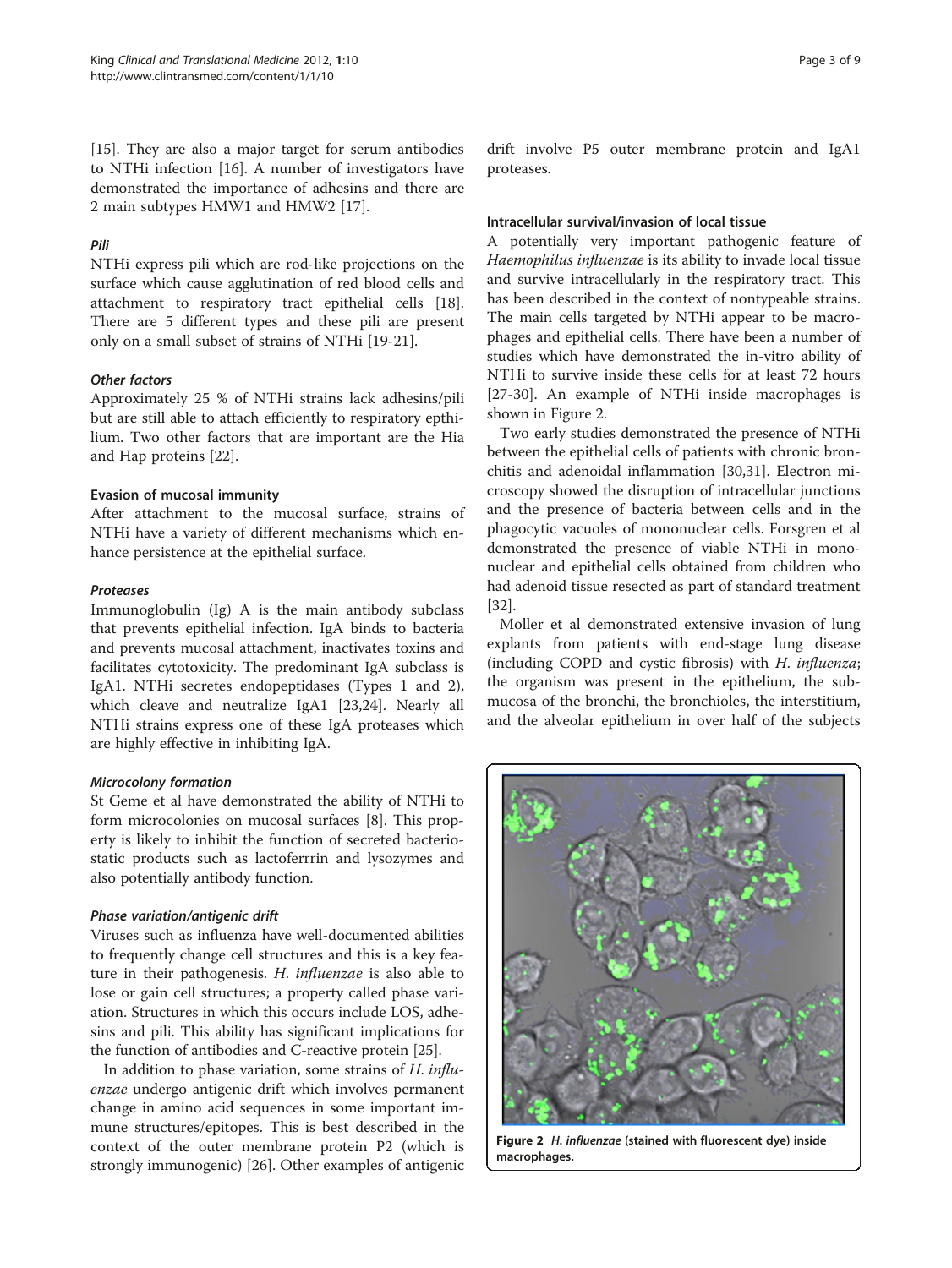[[33\]](#page-7-0). Dromann et al have demonstrated the presence of H. influenzae in lung tissue in 40 % of subjects in all stages of COPD [[34\]](#page-7-0). Another study found very high levels of intracellular NTHi present in subjects who had had exacerbations of COPD [[35\]](#page-7-0).

Haemophilus influenzae has a number of mechanisms that allow it to persist in the human host. The ability to be able to invade into lung tissue may be particularly important in the pathogenesis of this bacterium. Key mechanisms are summarized in Table 1.

### Immune response

NTHi is present in the nasopharynx of most healthy adults but only causes clinical disease in a minority of subjects it infects. Therefore the nature of the respiratory tract immune/inflammatory response may be very important in the pathogenesis of this bacterium. NTHi causes strong stimulation of both innate and adaptive immunity.

#### Innate immune responses

Innate immunity serves as the first-line of defense against infection and is comprised of both structural and cellular defenses.

Structural defenses have a number of components including cough, barrier function and the mucociliary apparatus. Impairment of mucocilary function as occurs in cystic fibrosis and immotile cilia syndrome, is associated with lung H. influenzae infection.

The cellular innate immune response is a rapidly evolving area. It is mediated by neutrophils and particularly macrophages, which recognize bacterial pathogens by toll-like receptors (TLRs). The outer membrane proteins of H. influenzae such as P2 and P6 strongly activate innate immunity. P6 activates macrophages to produce interleukin (IL) 8 and tumor necrosis factor alpha (TNF- $\alpha$ ) [[36,37\]](#page-7-0). P6 is also important for the migration of dendritic cells. NTHi lysate (i.e. killed/inactivated

#### Table 1 Important pathogenic features of nontypeable Haemophilus influenzae

| Mucociliary interactions                           | Binding to mucus                                               |
|----------------------------------------------------|----------------------------------------------------------------|
|                                                    | Inhibition of ciliary function/death<br>of ciliary cells       |
| Attachment to respiratory<br>mucosa                | Adhesins                                                       |
|                                                    | Pili                                                           |
|                                                    | Hia/Hap proteins                                               |
| Evasion of mucosal<br>immunity                     | lgA proteases                                                  |
|                                                    | Microcolony formation                                          |
|                                                    | Phase variation/antigenic drift                                |
| Intracellular survival/invasion<br>of local tissue | Survival inside mononuclear<br>phagocytes and epithelial cells |
|                                                    | Extensive invasion of lung parenchyma                          |

bacteria) upregulates the production of nuclear transcription factor-kappa β (NF-κβ), which is a key driver of inflammation [[38\]](#page-7-0). Epidermal growth factor receptor (EGFR) has also recently been shown to be important in NF-κβ activation [\[39\]](#page-7-0).

The NF-κβ pathway is principally activated through toll-like receptors (TLRs) which function as pattern receptors (e.g. for bacterial motifs). Activation of TLRs by bacterial motifs drives an inflammatory response, which is designed to clear infection. Both TLR-2 and TLR-4 have been shown to be important in immune responses to NTHi [\[40,41](#page-7-0)].

TLR-4 primarily recognizes lipopolysaccharide (LPS) a component of the gram-negative cell wall. NTHi has lipooligosaccharide (LOS), which is very similar to LPS but lacks O-antigen units. Activation of TLR4 results in the production of a variety of inflammatory mediators by the macrophage, which have a key role in initiating innate immunity.

TLR-2 is also expressed on the surface of innate and immune cells. Outer membrane P6 activates TLR-2 with up-regulation of NF-κβ and the production of inflammatory mediators.

### Adaptive immune responses

The adaptive immune response develops after the innate response and is particularly important in chronic infectious disease. It is primarily mediated by B lymphocytes (humoral immunity) and T lymphocytes (cellular immunity).

Studies have demonstrated that the great majority of healthy subjects and those with chronic airways disease have strong antibody responses to NTHi. It has also been shown that complement is bactericidal for NTHi. Antibody causes activation of the terminal attack complex of complement and this is very effective in killing NTHi [\[42](#page-7-0)]. This mechanism may explain why NTHi is primarily a mucosal pathogen that rarely spreads beyond the respiratory tract in contrast to the typeable forms such as Hib which are protected by the tough polysaccharide capsule and frequently cause systemic disease. Hypogammaglobulinaemia has been shown to be an important risk factor for systemic infection with NTHi.

T cells have a key role in the protection against intracellular infection. Both T helper (Th) cells and cytotoxic T (CTL) cells secrete cytokines (which drive inflammation) and produce cytotoxic mediators. The ability of T cells to proliferate to NTHi stimulation influences clinical disease. Patients with obstructive airways disease have deficient T-cell responses to NTHi when compared to healthy controls specifically; 1), decreased Th1 cell function, particularly production of interferon gamma (IFN- $\gamma$ ) & CD40 ligand (CD40L) [[43\]](#page-7-0) and 2), decreased CTL cell function, particularly production of IFN-γ [\[44](#page-7-0)].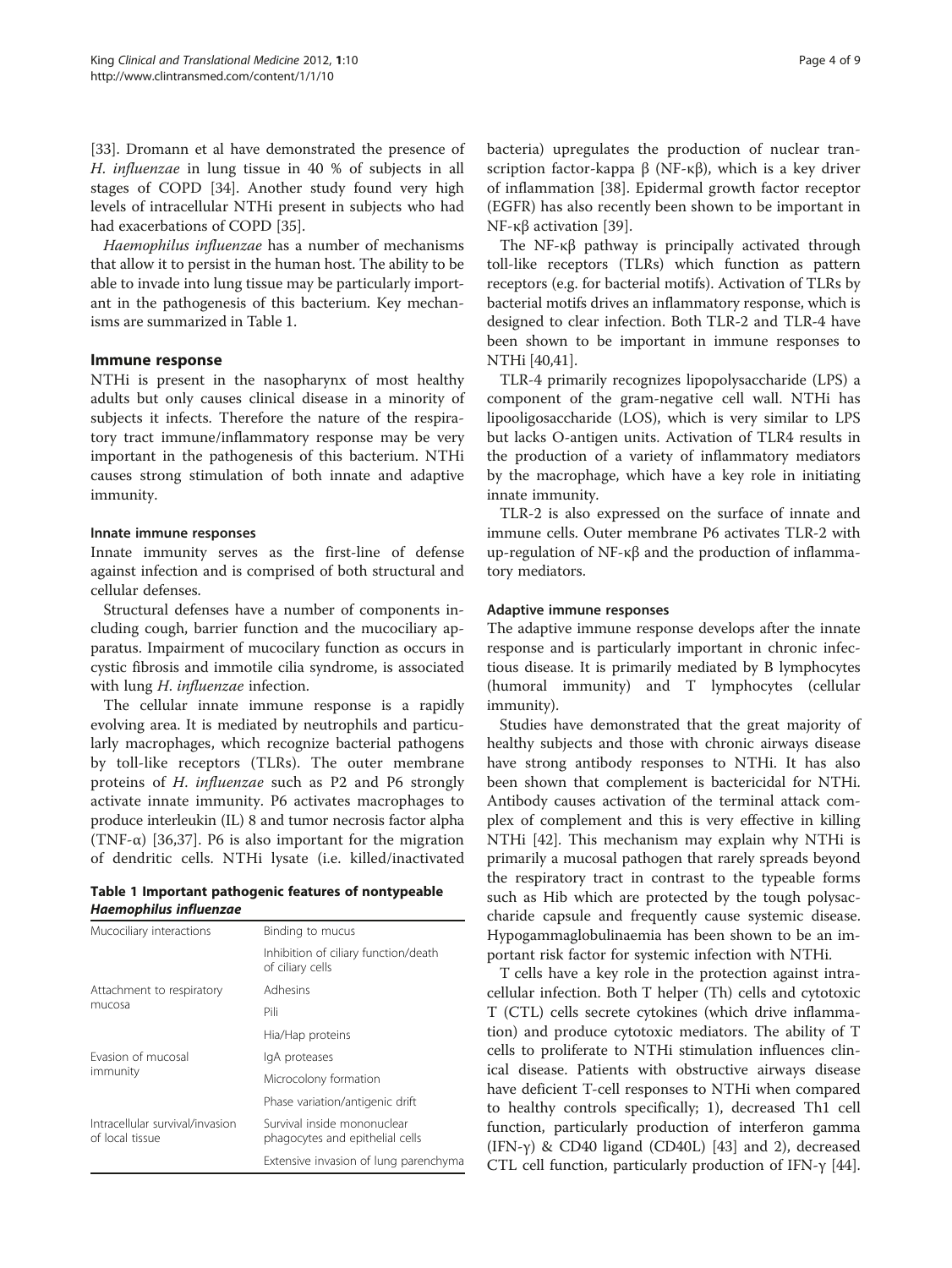In addition macrophage killing of NTHi is enhanced by the addition of IFN-γ & CD40L [\[45](#page-7-0)]. A recent study has confirmed that Th1 cell responses to NTHi in COPD are deficient [\[46\]](#page-7-0) and TLRs appear to be important in this mechanism.

There are two other important situations, which have potentially significant effects on the immune response to NTHi in the lung. They are cigarette smoke and viral infections. These will now be discussed in more detail.

Effect of cigarette smoking on the lung immune response

Cigarette smoking is the key risk factor for the development of COPD and has a significant effect on the lung immune response [\[47](#page-7-0)]. Smoking directly damages the respiratory epithelium and inhibits mucociliary function [[48,49\]](#page-8-0). It has a wide variety of effects on alveolar macrophages, dendritic cells and lymphocytes which inhibit the ability of the lung to clear infection [[47\]](#page-7-0). Smoking has been found to be associated with increased lung inflammation following challenge with NTHi [[50](#page-8-0)].

# Interaction between viral infection and Haemophilus influenzae

In clinical practice there is a frequent association between viral infection and bacterial infection. In the context of H. influenzae infection the two best-described associations have been with 1), epidemic influenza and 2), rhinovirus.

Exacerbations of COPD are frequently associated with combined viral and bacterial infection and the most common co-infection is the combination of rhinovirus and H. influenzae, which is also associated with increased severity of exacerbations [\[51,52\]](#page-8-0). There is preliminary evidence from laboratory studies that rhinovirus may interact with NTHi. Rhinovirus suppresses host macrophage interleukin 1 responses to NTHi [\[53\]](#page-8-0) and enhances migration of NTHi across epithelial cells [\[54\]](#page-8-0).

A major cause of death in epidemic viral influenza is secondary bacterial lung infection. Outbreaks are associated with different bacterial infections. The "Spanish flu" outbreak following World War 1 was associated with a high incidence of H. *influenzae* infection [\[55,56](#page-8-0)]. Viral influenza causes significant damage to the respiratory epithelial barrier and this may be an important mechanism of secondary bacterial infection.

# Clinical features

Infection of the lower respiratory is predominantly by the nontypeable strains of Haemophilus influenzae (NTHi). The dominant manifestation is bronchitis, which may be acute or chronic and has been well described in the context of COPD, bronchiectasis and cystic fibrosis. Exacerbations are an important feature of these forms of bronchitis and are characterized by episodes of acute clinical deterioration usually in association with increased airway inflammation. Additionally this bacterium is also a major cause of pneumonia.

# Chronic obstructive pulmonary disease

COPD is a major health problem and the fourth leading cause of mortality worldwide. It is characterized by the presence of airway inflammation that is most pronounced in the bronchial wall. This bronchial wall inflammation persists despite the cessation of smoking.

The most common cause of chronic bacterial airway colonization in patients with COPD is NTHi accounting for up to half of all isolates [[35,](#page-7-0)[57-60](#page-8-0)]. The major bacterial cause of exacerbations of COPD is NTHi, 25 to over 80 % of exacerbations are associated with H. influenzae [[35,](#page-7-0)[57-59\]](#page-8-0). In addition the bacterial load of NTHi in lung airways has been shown to contribute to airway inflammation in stable chronic bronchitis [[61\]](#page-8-0). Colonization with NTHi is associated with more severe COPD exacerbations [[62\]](#page-8-0).

Exacerbations of COPD from NTHi can arise from the acquisition of new strains [\[9](#page-7-0)](presumably from the upper airway) or from existing colonizing strains.

The exact role of NTHi in the inflammatory process is still not well defined but it is possible that NTHi may invade into the bronchial wall to activate T cells and contribute to inflammation. A murine model of COPD has recently demonstrated that the addition of an NTHi lysate induces the formation of lymphoid follicles in the bronchi [[63](#page-8-0)].

# Bronchiectasis and cystic fibrosis

Bronchiectasis is characterized by persistent bacterial infection that causes lung damage and also results in chronic airflow obstruction [\[64\]](#page-8-0). The bacterial infection generally appears to result as a consequence of a defect in host defense which results in chronic bacterial airway infection. The dominant bacterium in bronchiectasis is NTHi and this is a major driver of lung inflammation. There is considerable overlap between bronchiectasis and COPD.

The principal manifestation of cystic fibrosis (CF) is severe and progressive bronchiectasis, which results in respiratory failure. It is thought that a defect in mucociliary function (through the cystic fibrosis transmembrane conductance regulator (CFTR) gene) results in progressive airway infection. NTHi is prominent in the early stages of CF; in later stages other bacterium such as Pseudomonas are predominant. However Moller et al described *H. influenzae* to be the dominant bacterium in the lung parenchyma of explants from CF patients. Therefore in the later stages of CF NTHi may still be important in parenchymal lung infection.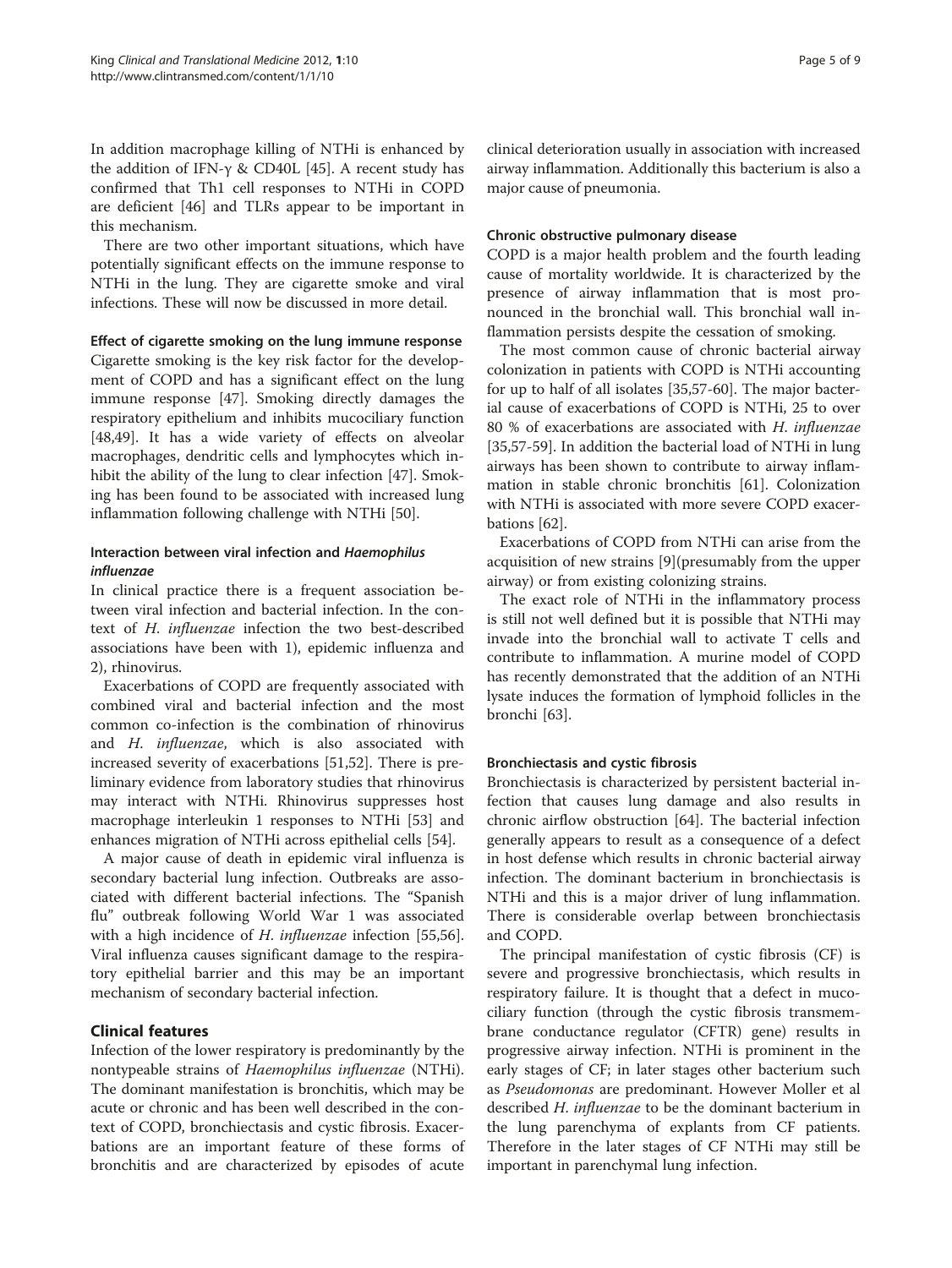### Pneumonia

NTHi is also one of the leading causes of pneumonia in adults (with Streptococcus pneumoniae and Moxarella catarrhalis). Most patients with NTHi pneumonia have bronchopneumonia with cough, fever and systemic upset. The illness is generally less fulminant than that with S. *pneumoniae* and commonly occurs in patients with underlying lung disease (particularly COPD).

Two examples of patients with H. influenzae infection are shown in Figures 3 and 4.

#### Possible role of NTHi in lung cancer

Smoking is the primary risk factor for both chronic obstructive pulmonary disease (COPD) and lung cancer. Only a minority of smokers develop COPD and the presence of COPD has been demonstrated to be an important risk factor (independent of the risk of smoking) in the development of lung cancer. It has been speculated that NTHi-driven inflammation in the context of COPD may be a risk factor for the development of lung cancer [[65](#page-8-0)].

There have been several mechanisms described which may suggest a role for NTHi-driven inflammation as a risk factor for lung cancer. NTHi activates proliferative and antiapoptotic pathways [\[38,](#page-7-0)[66\]](#page-8-0) and promotes lung cancer in a Clara cell-targeted mouse model of lung cancer [[67\]](#page-8-0). Interleukin-6 and Il-17 generated in response to NTHi may be important risk factors as well.

# **Treatment**

Treatment of Haemophilus influenzae infection should be straightforward as this bacterium is usually sensitive to most standard antibiotics. In practice though treatment is



severe lower lobe bronchiectasis and recurrent isolation of H. influenzae from sputum.



isolated from the lung tissue.

often only partially successful with recurrent/nonclearing infection. Particularly in the context of chronic bronchitis (e.g. as in COPD and bronchiectasis) NTHi often appears to have established a niche in the airway, which makes it relatively resistant to chemotherapy.

#### Use of antibiotics

Oral antibiotics such as β-lactams are appropriate firstline therapy for most patients. A proportion of H. influenzae isolates produce β-lactamase (this varies markedly between different locations) and in this circumstance, extended spectrum cephalosporins, amoxicillin-clavulinic acid, trimethoprim-sulfamethoxazole, tetracyclines, quinolones and macrolide antibiotics are appropriate therapeutic choices. In Spain and Japan, β-lactamase negative, ampicillin-resistant (BLNAR) strains are prevalent. These BLNAR strains are associated with a high incidence of pneumonia [\[68,69\]](#page-8-0). For hospitalized patients particularly if there is associated respiratory failure the parenteral route of administration may be preferred.

For patients who have repeated isolation of *H. influen*zae despite the use of appropriate antibiotics consideration should be given to the use of longer-term antibiotics or those with good intracellular penetration. As discussed previously NTHi has the ability to live intracellularly and thus be protected from a number antibiotics particularly the β-lactams [[70\]](#page-8-0). Agents with good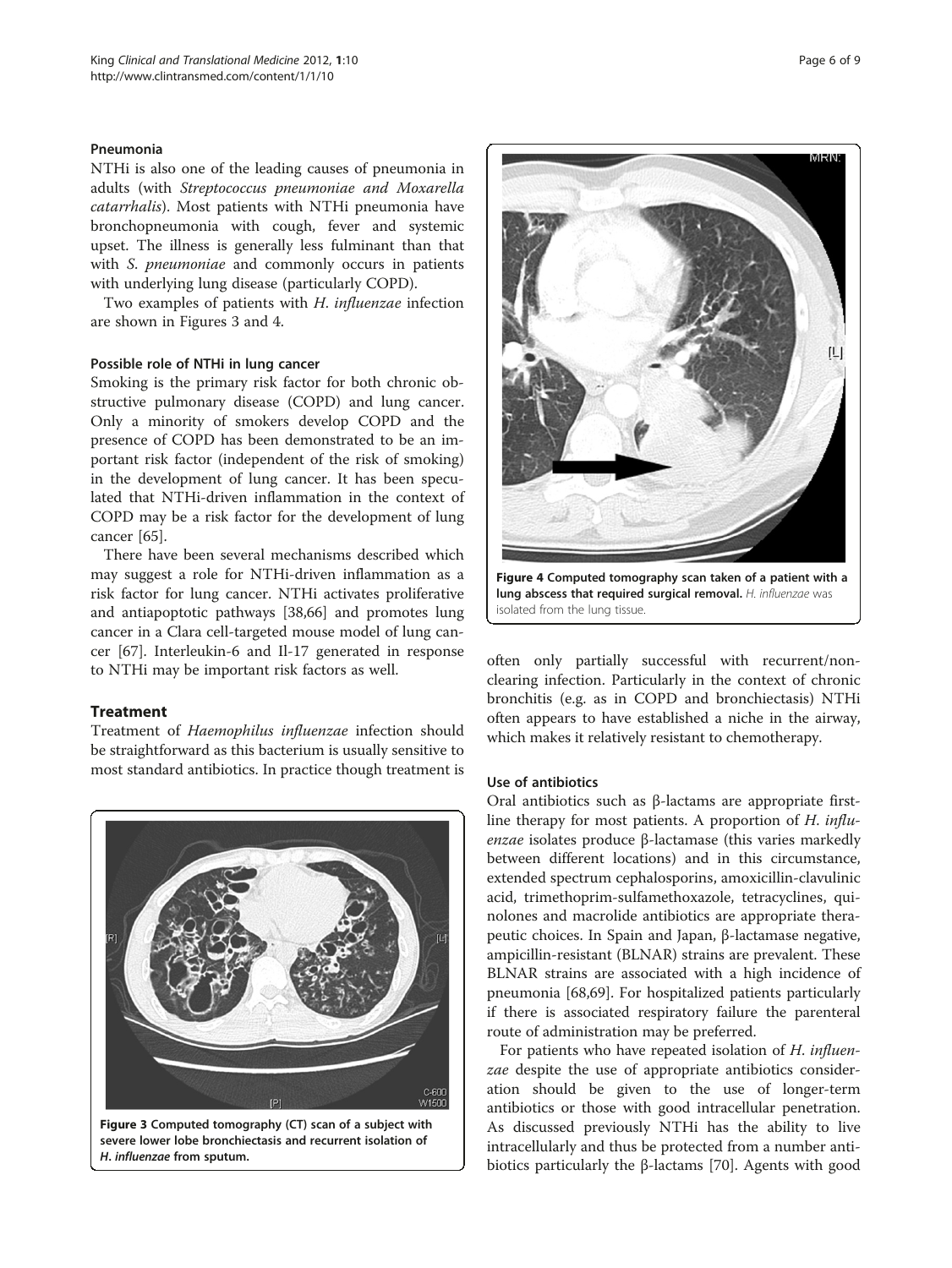<span id="page-6-0"></span>intracellular penetration include macrolides, tetracyclines and quinolones. In the author's experience, longer courses of antibiotics with good intracellular penetration may be helpful (although this has potential issues of resistance).

#### Vaccination

The vaccine to type B encapsulated H. *influenzae* induces humoral immunity to the capsule and has been highly effective in reducing the incidence of disease from this pathogen. This vaccine is now standard for children





in industrialized countries. Vaccination is usually given at 2 months, 6 months and 12–15 months.

In contrast to Hib vaccination for NTHi strains is not well established. NTHi infection occurs from a wide variety of different and very heterogeneous strains and the protective immune response has not been clearly defined. There have been a number of published studies measuring the effect of vaccination in animal models. A major problem with the use of animal models is that NTHi is an exclusively human pathogen, which generally does infect animals well.

An oral vaccine consisting of multiple strains of killed NTHi has been used with some reduction in exacerbations [[71\]](#page-8-0). More recently 2 trials of a new form of oral NTHi vaccine have demonstrated a reduction in exacerbations [\[72,73\]](#page-8-0). Subjects were given 3 doses of inactivated NTHi on a monthly basis with changes in the expression of T cell responses and specific immunoglobulin production.

# Conclusions

H. influenzae is present in the nasopharynx of most healthy adults. Defects in host defense and pathogenic mechanisms of the bacteria may result in migration into the lower respiratory tract. This results in bronchitis, which may be acute or chronic. Invasion into respiratory tract cells, the bronchial wall and parenchyma of the lung may then occur. This process is summarized in Figure 5.

This bacterium is increasingly being recognized as a major cause of chronic infection/inflammation in the context of COPD. In the author's opinion the establishment of H. influenzae infection in the airway may lead to a self-perpetuating inflammatory process that has a major role in the development of airway obstruction. Better understanding of the pathogenesis of Haemophilus influenzae in the respiratory tract is likely to lead to more effective treatment; in particular the use of vaccination.

#### Competing interests

The author declares that he has no competing interests.

Received: 19 March 2012 Accepted: 14 June 2012 Published: 14 June 2012

#### References

- 1. Murphy TF: Haemophilus infections. In Harrisons Principles of Internal Medicine. 15 th ed. Edited by Braunwald F, Kaspar Hauser, Longo Jameson. New York: McGraw Hill; 2001:939–942.
- 2. Moxon ER, Deich RA, Connelly C: Cloning of chromosomal DNA from Haemophilus influenzae. Its use for studying the expression of type b capsule and virulence. J Clin Invest 1984, 73:298-306.
- 3. Zwahlen A, Kroll JS, Rubin LG, Moxon ER: The molecular basis of pathogenicity in Haemophilus influenzae: comparative virulence of genetically-related capsular transformants and correlation with changes at the capsulation locus cap. Microb Pathog 1989, 7:225–235.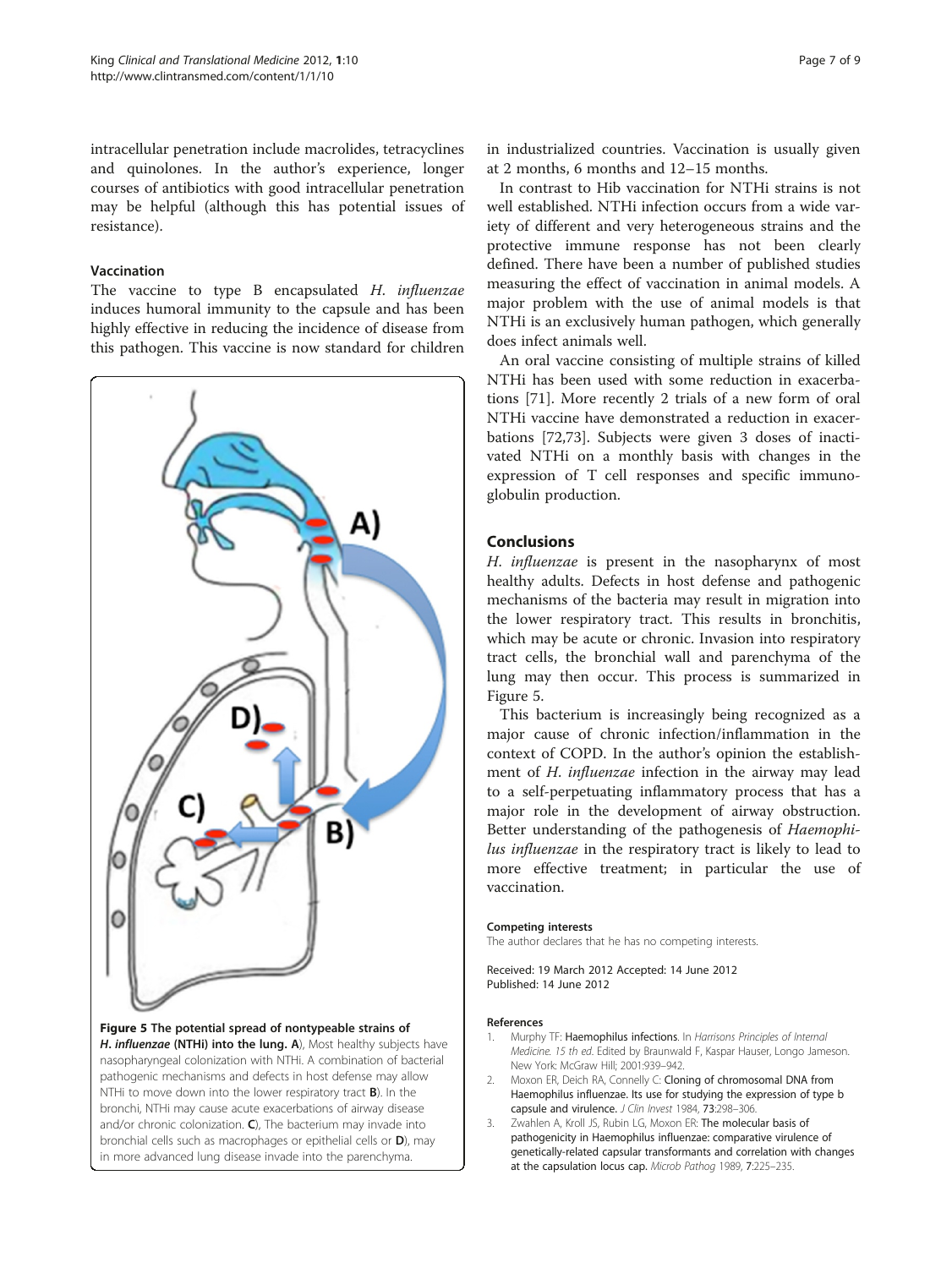- <span id="page-7-0"></span>4. St Geme JW, Takala A, Esko E, Falkow S: Evidence for capsule gene sequences among pharyngeal isolates of nontypeable Haemophilus influenzae. J Infect Dis 1994, 169:337–342.
- Howard AJ, Dunkin KT, Millar GW: Nasopharyngeal carriage and antibiotic resistance of Haemophilus influenzae in healthy children. Epidemiol Infect 1988, 100:193–203.
- 6. Samuelson A, Freijd A, Jonasson J, Lindberg AA: Turnover of nonencapsulated Haemophilus influenzae in the nasopharynges of otitis-prone children. J Clin Microbiol 1995, 33:2027–2031.
- 7. Murphy TF, Sethi S, Klingman KL, Brueggemann AB, Doern GV: Simultaneous respiratory tract colonization by multiple strains of nontypeable haemophilus influenzae in chronic obstructive pulmonary disease: implications for antibiotic therapy. J Infect Dis 1999, 180:404-409.
- 8. St Geme JW 3rd: The pathogenesis of nontypable Haemophilus influenzae otitis media. Vaccine 2000, 19(Suppl 1):S41–S50.
- 9. Sethi S, Evans N, Grant BJ, Murphy TF: New strains of bacteria and exacerbations of chronic obstructive pulmonary disease. N Engl J Med 2002, 347:465–471.
- 10. Long SS, Henretig FM, Teter MJ, McGowan KL: Nasopharyngeal flora and acute otitis media. Infect Immun 1983, 41:987–991.
- 11. Reddy MS, Murphy TF, Faden HS, Bernstein JM: Middle ear mucin glycoprotein: purification and interaction with nontypable Haemophilus influenzae and Moraxella catarrhalis. Otolaryngol Head Neck Surg 1997, 116:175–180.
- 12. Miyamoto N, Bakaletz LO: Selective adherence of non-typeable Haemophilus influenzae (NTHi) to mucus or epithelial cells in the chinchilla eustachian tube and middle ear. Microb Pathog 1996, 21:343–356.
- 13. Denny FW: Effect of a toxin produced by Haemophilus influenzae on ciliated respiratory epithelium. J Infect Dis 1974, 129:93–100.
- 14. Cervin A, Carl n B, Janson H, et al: Effects on the ciliated epithelium of protein D-producing and -nonproducing nontypeable Haemophilus influenzae in nasopharyngeal tissue cultures. J Infect Dis 1999, 180:737–746.
- 15. Barenkamp SJ, Leininger E: Cloning, expression, and DNA sequence analysis of genes encoding nontypeable Haemophilus influenzae high-molecular-weight surface-exposed proteins related to filamentous hemagglutinin of Bordetella pertussis. Infect Immun 1992, 60:1302–1313.
- 16. Barenkamp SJ, Bodor FF: Development of serum bactericidal activity following nontypable Haemophilus influenzae acute otitis media. Pediatr Infect Dis J 1990, 9:333–339.
- 17. Falkow S, Barenkamp SJ, St Geme JW 3rd: High-molecular-weight proteins of nontypable Haemophilus influenzae mediate attachment to human epithelial cells. Proc Natl Acad Sci U S A 1993, 90:2875–2879.
- 18. Krasan GP, Pinkner JS 3rd, St Geme JW, et al: Haemophilus influenzae pili are composite structures assembled via the HifB chaperone. Proc Natl Acad Sci U S A 1996, 93:11913–11918.
- 19. van Ham SM, van Alphen L, Mooi FR, van Putten JP: The fimbrial gene cluster of Haemophilus influenzae type b. Mol Microbiol 1994, 13:673–684.
- 20. McCrea KW, Watson WJ, Gilsdorf JR, Marrs CF: Identification of hifD and hifE in the pilus gene cluster of Haemophilus influenzae type b strain Eagan. Infect Immun 1994, 62:4922–4928.
- 21. Krasan GP, Cutter D, Block SL, St Geme JW 3rd: Adhesin expression in matched nasopharyngeal and middle ear isolates of nontypeable Haemophilus influenzae from children with acute otitis media. Infect Immun 1999, 67:449–454.
- 22. Barenkamp SJ, St Geme JW 3rd: Identification of a second family of high-molecular-weight adhesion proteins expressed by non-typable Haemophilus influenzae. Mol Microbiol 1996, 19:1215–1223.
- 23. Mulks MH, Kornfeld SJ, Frangione B, Plaut AG: Relationship between the specificity of IgA proteases and serotypes in Haemophilus influenzae. J Infect Dis 1982, 146:266–274.
- 24. Plaut AG: The IgA1 proteases of pathogenic bacteria. Annu Rev Microbiol 1983, 37:603–622.
- 25. van Ham SM, van Alphen L, Mooi FR, van Putten JP: Phase variation of H. influenzae fimbriae: transcriptional control of two divergent genes through a variable combined promoter region. Cell 1993, 73:1187–1196.
- 26. Duim B, Vogel L, Puijk W, et al: Fine mapping of outer membrane protein P2 antigenic sites which vary during persistent infection by Haemophilus influenzae. Infect Immun 1996, 64:4673–4679.
- 27. Craig JE, Cliffe A, Garnett K, High NJ: Survival of nontypeable Haemophilus influenzae in macrophages. FEMS Microbiol Lett 2001, 203:55–61.
- 28. Ahren IL, Janson H, Forsgren A, Riesbeck K: Protein D expression promotes the adherence and internalization of non- typeable Haemophilus influenzae into human monocytic cells. Microb Pathog 2001, 31:151–158.
- 29. Ahren IL, Williams DL, Rice PJ, Forsgren A, Riesbeck K: The importance of a beta-glucan receptor in the nonopsonic entry of nontypeable Haemophilus influenzae into human monocytic and epithelial cells. J Infect Dis 2001, 184:150–158.
- 30. Hers JF, Mulder J: The mucosal epithelium of the respiratory tract in muco-purulent bronchitis caused by Haemophilus influenzae. J Pathol Bacteriol 1953, 66:103–108.
- 31. Farley MM, Stephens DS, Mulks MH, et al: Pathogenesis of IgA1 protease-producing and -nonproducing Haemophilus influenzae in human nasopharyngeal organ cultures. J Infect Dis 1986, 154:752–759.
- 32. Forsgren J, Samuelson A, Ahlin A, Jonasson J, Rynnel-Dagoo B, Lindberg A: Haemophilus influenzae resides and multiplies intracellularly in human adenoid tissue as demonstrated by in situ hybridization and bacterial viability assay. Infect Immun 1994, 62:673–679.
- 33. Moller LV, Timens W, van der Bij W, et al: Haemophilus influenzae in lung explants of patients with end-stage pulmonary disease. Am J Respir Crit Care Med 1998, 157:950–956.
- 34. Dromann D, Rupp J, Rohmann K, et al: The TGF-beta-pseudoreceptor BAMBI is strongly expressed in COPD lungs and regulated by nontypeable Haemophilus influenzae. Respir Res 2010, 11:67.
- Bandi V, Apicella MA, Mason E, et al: Nontypeable Haemophilus influenzae in the Lower Respiratory Tract of Patients with Chronic Bronchitis. Am J Respir Crit Care Med 2001, 164:2114–2119.
- 36. Berenson CS, Murphy TF, Wrona CT, Sethi S: Outer membrane protein P6 of nontypeable Haemophilus influenzae is a potent and selective inducer of human macrophage proinflammatory cytokines. Infect Immun 2005, 73:2728–2735.
- 37. Kurita S, Koyama J, Onizuka S, et al: Dynamics of dendritic cell migration and the subsequent induction of protective immunity in the lung after repeated airway challenges by nontypeable Haemophilus influenzae outer membrane protein. Vaccine 2006, 24:5896–5903.
- 38. Shuto T, Xu H, Wang B, et al: Activation of NF-kappa B by nontypeable Hemophilus influenzae is mediated by toll-like receptor 2-TAK1-dependent NIK-IKK alpha /beta-I kappa B alpha and MKK3/6-p38 MAP kinase signaling pathways in epithelial cells. Proc Natl Acad Sci U S A 2001, 98:8774–8779.
- 39. Xu F, Xu Z, Zhang R, et al: Nontypeable Haemophilus influenzae induces COX-2 and PGE2 expression in lung epithelial cells via activation of p38 MAPK and NF-kappa B. Respir Res 2008, 9:16.
- 40. Wieland CW, Florquin S, Maris NA, et al: The MyD88-dependent, but not the MyD88-independent, pathway of TLR4 signaling is important in clearing nontypeable haemophilus influenzae from the mouse lung. J Immunol 2005, 175:6042–6049.
- 41. Texereau J, Chiche JD, Taylor W, Choukroun G, Comba B, Mira JP: The importance of Toll-like receptor 2 polymorphisms in severe infections. Clin Infect Dis 2005, 41(Suppl 7):S408–S415.
- 42. King PT, Ngui J, Gunawardena D, Holmes PW, Farmer MW, Holdsworth SR: Systemic humoral immunity to non-typeable Haemophilus influenzae. Clin Exp Immunol 2008, 153:376–384.
- 43. King PT, Hutchinson PE, Johnson PD, Holmes PW, Freezer NJ, Holdsworth SR: Adaptive immunity to nontypeable Haemophilus influenzae. Am J Respir Crit Care Med 2003, 167:587–592.
- 44. King P, Ngui J, Farmer M, Hutchinson P, Holmes P, Holdsworth S: Cytotoxic T cell and natural killer cell responses to nontypeable Haemophilus influenzae. Clin Experi Immunol 2008, 152:542–551.
- 45. King P, Ngui J, Oppedisano F, Robins-Browne R, Holmes P, Holdsworth S: Effect of interferon gamma and CD40 ligation on intracellular monocyte survival of nontypeable Haemophilus influenzae. APMIS 2008, 116:1043–1049.
- 46. Knobloch J, Schild K, Jungck D, et al: The T-Helper Cell Type 1 Immune Response to Gram-Negative Bacterial Infections Is Impaired in COPD. Am J Respir Crit Care Med, 183:204-214.
- 47. Stampfli MR, Anderson GP: How cigarette smoke skews immune responses to promote infection, lung disease and cancer. Nat Rev Immunol 2009, 9:377–384.